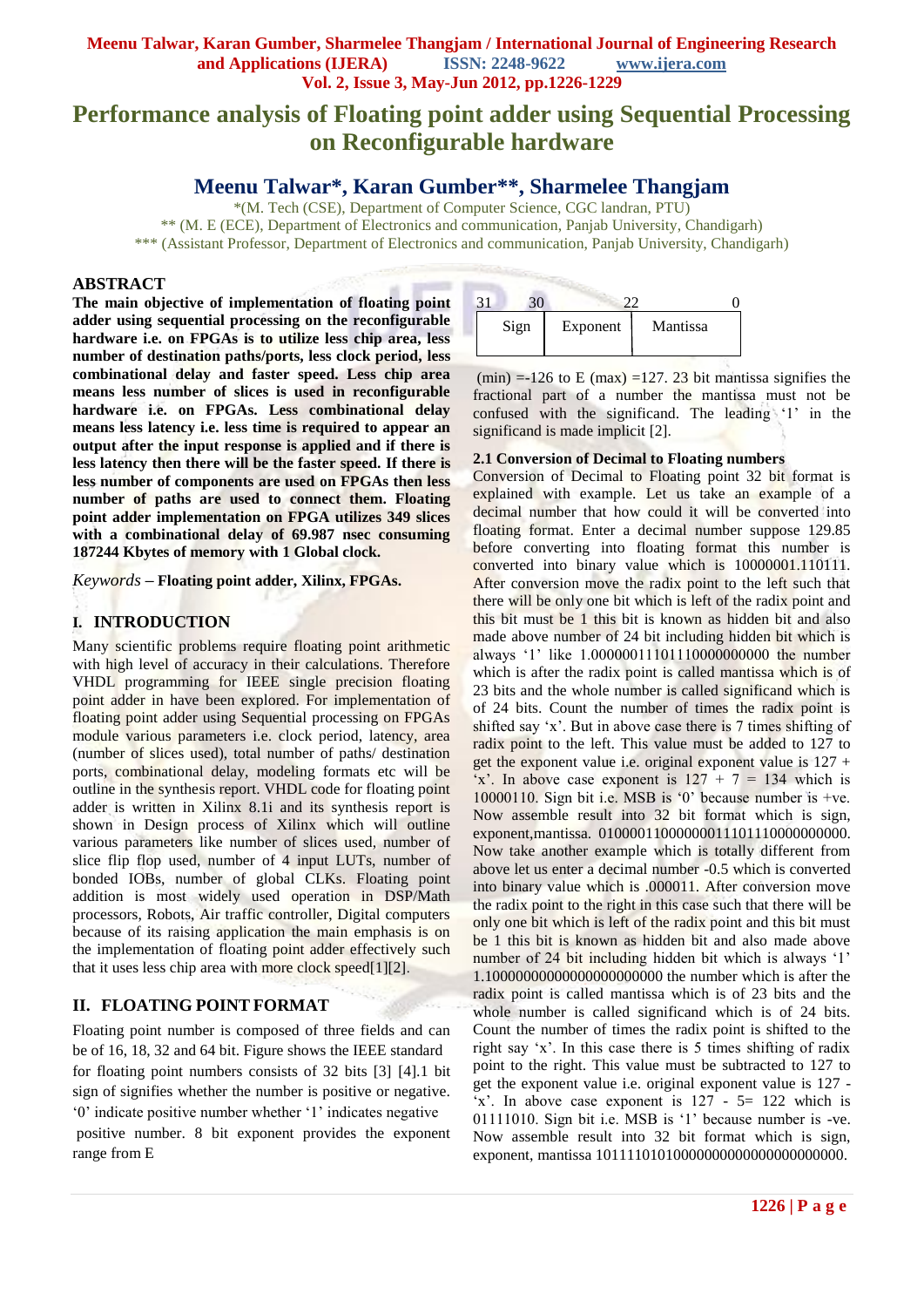### **Meenu Talwar, Karan Gumber, Sharmelee Thangjam / International Journal of Engineering Research and Applications (IJERA) ISSN: 2248-9622 www.ijera.com Vol. 2, Issue 3, May-Jun 2012, pp.1226-1229**

#Note: - Hidden bit is not included into 32 bit format this bit is implicit. When performing operation with this format this implicit bit is made explicit [5].

### **III. ADDITION ALGORITHM FOR FLOATING POINT NUMBERS**

VHDL coding for floating point adder is done is in Xilinx8.1i and simulation waveform is shown in Model Sim. Synthesis report in Xilinx 8.1i will tell us all the information about the project summary, Device utilization summary (estimated values) and project status. The floating point addition is the most complex operation then the floating point multiplication since the alignment of mantissa is required before mantissa addition. I would like to explain floating point addition algorithm in 2 cases with example. Case I is when both the numbers are of same sign i.e. when both the numbers are either +ve or –ve means the MSB of both the numbers are either 1 or 0. Case II when both the numbers are of different sign i.e. when one number is  $+ve$ and other number is –ve means the MSB of one number is 1 and other is 0. The flowchart of the algorithm is given below in next page and it is explained in following steps with proper example.

#### *A. Case I: - When both numbers are of same sign*

Step 1:- Enter two numbers N1 and N2. E1, S1 and E1, S2 represent exponent and significand of N1 and N2.

Step 2:- Is E1 or E2 =  $0'$ . If yes set hidden bit of N1 or N2 is zero. If not then check is  $E2 > E1$  if yes swap N1 and N2 now contents of N2 in N1 and N1 in N2 and if  $E1 > E2$ make contents of N1 and N2 same there is no need to swap.

Step 3:- Calculate difference in exponents d=E1-E2. If  $d =$ "0" then there is no need of shifting the significand and if d is more than  $0'$  say 'y' then shift S2 to the right by an amount 'y' and fill the left most bits by zero. Shifting is done with hidden bit.

Step 4:- Amount of shifting i.e. 'y' is added to exponent of N2 value. New exponent value of E2= previous  $E2 + y'$ . Now result is in normalize form because  $E1 = E2$ .

Step 5:- Is N1 and N2 have different sign 'no'. In this case N1 and N2 have same sign.

Step 6:- Add the significands of 24 bits each including hidden bit S=S1+S2.

Step 7:- Is there is carry out in significand addition. If yes then add '1' to the exponent value of either E1 or new E2 and shift the overall result of significand addition to the right by one by making MSB of S is "1" and dropping LSB of significand.

Step 8:- If there is no carry out in step 6 then previous exponent is the real exponent.

Step 9:- Sign of the result i.e.  $MSB = MSB$  of either N1 or N2.

Step 10:- Assemble result into 32 bit format excluding  $24<sup>th</sup>$ bit of significand i.e. hidden bit [6][7].

**Example** Step 1: Enter N1 and N2.

N1=2.3=0 10000000 100100100000000000000000

N2=7.4=0 10000001 111011000000000000000000

E1= 10000000

E2= 10000001

S1=10010010000000000000000000

S2= 111011000000000000000000

Step 2: If E2>E1. Yes then swap N1 & N2. New N1=0 10000010 111011000000000000000000 New N2=0 10000000 100100100000000000000000

Step 3: Calculate d =E1-E2.

 $10000001 - 10000000 = 1$ 

Step 4: Shifting of S2 to the right by one and also add 1 to E2.

N2 =0 10000000 100100100000000000000000(original)

N2= 0 10000000 010010010000000000000000 (one time shifted)

Shifting by 1 time means add '1' to exponent.

Step 5: New exponent value  $E2 = 10000001$ , new significand value  $S2 = 01001001000000000000000$  here  $E1 = E2$ .

Step 6: S=S1+S2.

S1=1110110000000000000000000

S2=010010010000000000000000

S=1001101010000000000000000

Step 7: Here is carry out add '1' to exponent and shift result to the right by one bit and discard the LSB of "S".

Original exponent=10000010

Original significand=100110101000000000000000

Step 8: MSB of result is '0'.

Step 9: Assemble into 32 bit format.

0 10000010 001101010000000000000000

*B. Case II: - When both numbers are of different sign* Step 1, 2, 3 & 4 are same as done in case I.

Step 5:- Is N1 and N2 have different sign 'Yes'.

Step 6:- Take 2"s complement of S2 and then add it to S1 i.e. S=S1+2's complement of S2.

Step 7:- Is there is carry out in significand addition. If yes then discard the carry and also shift the result to left until there is '1' in MSB also counts the amount of shifting say  $z'.$ 

Step 8:- Subtract 'z' from exponent value either from E1 or E2. Now the original exponent is  $E1-z^2$ . Also append the 'z' amount of zeros at LSB.

Step 9:- If there is no carry out in step 6 then MSB must be "1" and in this case simply replace "S" by 2"s complement.

Step 10:- Sign of the result i.e. MSB = Sign of the larger number either MSB of N1or it can be MSB of N2.

Step 10:- Assemble result into 32 bit format excluding  $24<sup>th</sup>$ bit of significand i.e. hidden bit [6][7].

**Example**

Step 1: Enter N1 and N2.

N1=128.5=0 10000110 100000001000000000000000

N2=-18.25=1 10000011 100100100000000000000000

E1=10000110

E2=10000011

S1=100000001000000000000000

S2=10010010000000000000000000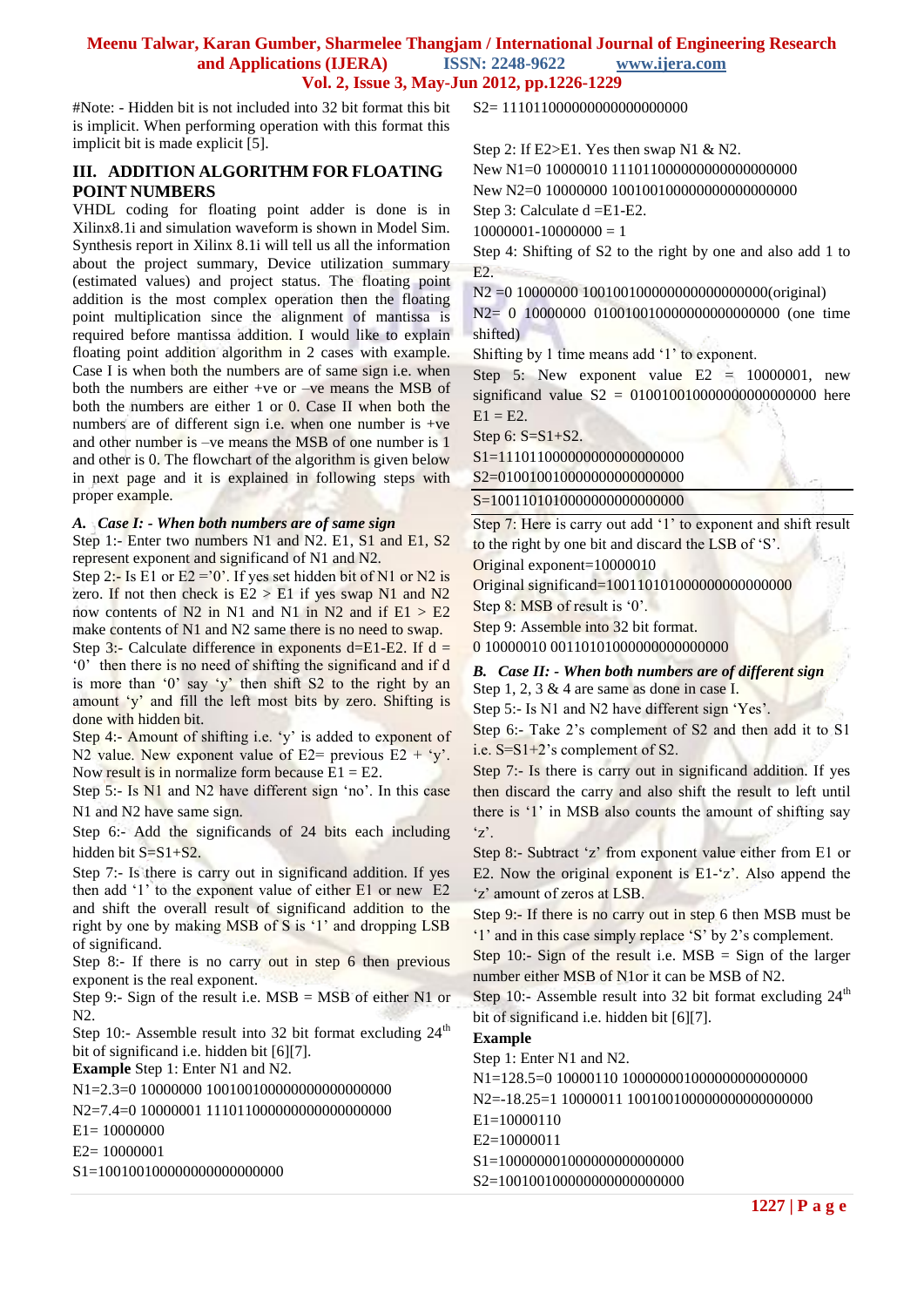### **Meenu Talwar, Karan Gumber, Sharmelee Thangjam / International Journal of Engineering Research and Applications (IJERA) ISSN: 2248-9622 www.ijera.com Vol. 2, Issue 3, May-Jun 2012, pp.1226-1229**

Step 2: E1>E2 no need to swap. Step 3: Calculate 'd'=E1-E2.

10000110-10000011=00000011=>3 in decimal.

Step 4: Shifting of S2 to the right by three and also add 3 to E2.

N2 = 0 10000011 100100100000000000000000 (original) N2 = 0 10000100 010010010000000000000000 (1 time shifting)

N2 = 0 10000101 001001001000000000000000 (2 time shifting)

N2 = 0 10000110 000100100100000000000000 (3 time shifting)

Shifting by 1 time means add "1" to exponent.

Step 5: New exponent value  $E1 = 10000110$ , new significand value  $S2 = 00010010010000000000000$  here E1=E2 i.e. result is in normalized form.

Step 6: Take 2's complement of S2 because S2 is -ve i.e. S=S1+2"s complement of S2.

S1=100000001000000000000000

S2=1110110111000000000000000

S=1011011100100000000000000

Step 7: Here is carry out add lets discard the carry and shift result to the leftt by one bit to make MSB '1' and then subtract the amount of shifting from E1 or E2 to form original exponent of result.

Original exponent=10000110-1=10000101

Original significand=110111001000000000000000

Step 8:- Sign bit of result i.e. MSB= Sign of 128.5 which is larger number.

Step 9: Assemble into 32 bit format.

0 10000101 110111001000000000000000

#### *C. Special Conditions*

There are some special conditions while implementing floating point adder which needs to be handle these are explained below

1: If  $N1 = N2 = 0$ ' then overall result is '0'.

2: If E1=E2 and sign bit of E1  $\neq$  E2 then again overall result is  $\degree 0$ .

3: If E1= '0' and E2  $\neq$  '0' then overall result is equal to E2.

4: If E2= '0' and E1  $\neq$  '0' then overall result is equal to E1

5: If d= E1-E2  $\geq$ 24 then overall result is larger of E1 or E2 [3].

#### *D. Problems associated in addition*

There are two problems which occurs when we are going to add two floating point numbers

1: When the exponent of two numbers are different this can be solved by shifting the significand of smaller number to the right by an amount equal to exponent difference and this amount is added to exponent value of smaller number to make exponent of both the numbers are same means in normalized form

2: When there is carry out in significand addition if both the number are of different sign then add "1" to the exponent and shift the result of significand to the right by one discarding LSB and if both the number are of different sign then discard the carry and shift the result to the left until there is '1' at MSB the amount of shifting is subtracted from exponent to form real exponent [7][8].

#### **IV. SYNTHESIS REPORT**

| <b>Parameters</b>           | <b>Sequential Processing</b> |  |  |  |
|-----------------------------|------------------------------|--|--|--|
|                             |                              |  |  |  |
| <b>Number of Slices</b>     | 349 (7% utilization)         |  |  |  |
|                             |                              |  |  |  |
| Number of GCLKs             | 1(4% utilization)            |  |  |  |
| <b>Combinational Delay</b>  | 69.987nsec                   |  |  |  |
| Total<br>number<br>$\alpha$ | 33/33                        |  |  |  |
| paths/Destination ports     |                              |  |  |  |
| Memory                      | 187244 Kbytes                |  |  |  |
| <b>Flip Flop/Latches</b>    | 103                          |  |  |  |
| <b>Clock Buffers</b>        | $\mathbf{1}$                 |  |  |  |
| I/O Buffers                 | 99                           |  |  |  |
| Global Fan out              | 500                          |  |  |  |
| <b>Input Format</b>         | Mixed                        |  |  |  |
| Comparator                  | 4(1-24 bit, 3-8 bit)         |  |  |  |
| Xor                         | 133                          |  |  |  |
| <b>Cell Usage</b>           | 749                          |  |  |  |

# **V. SIMULATION WAVEFORM(USING MODEL SIM)**

Input

1=7.5=010000001111100000000000000000000

# Input 2=9.25=010000010100101000000000000000000